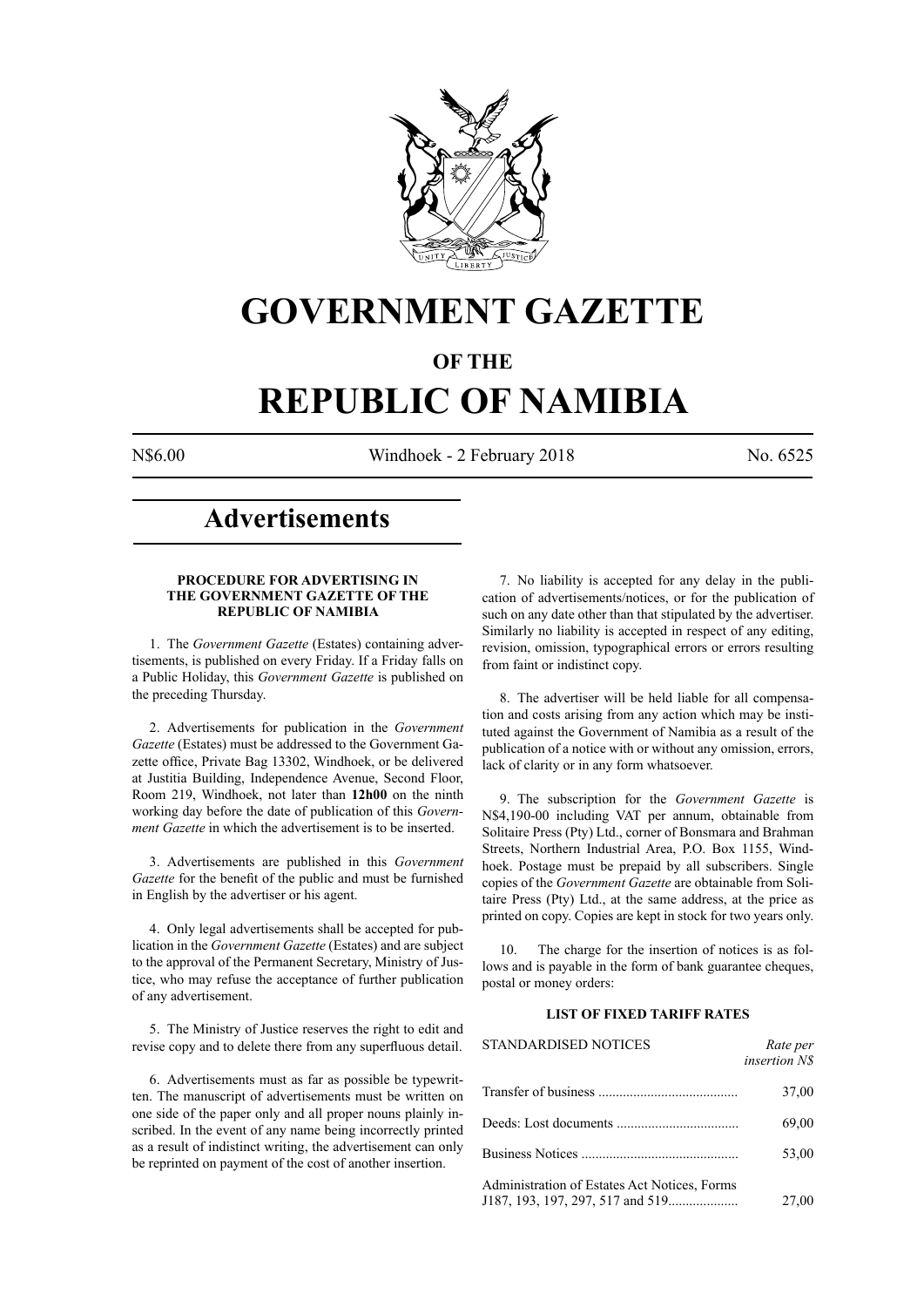| Insolvency Act and Companies Act Notices:                                                                                                                                                               | 48,00  |
|---------------------------------------------------------------------------------------------------------------------------------------------------------------------------------------------------------|--------|
| N.B. Forms 2 and 6 additional statements according<br>to word count table, added to the basic tariff.                                                                                                   | 333,00 |
| Naturalisation notices (including a reprint for the                                                                                                                                                     | 27,00  |
| Unclaimed moneys - only in the <i>Government</i><br>Gazette, closing date 15 January (per entry of                                                                                                      | 13,00  |
|                                                                                                                                                                                                         | 53,00  |
|                                                                                                                                                                                                         | 27,00  |
| NON-STANDARDISED NOTICES                                                                                                                                                                                |        |
| Company notices:                                                                                                                                                                                        |        |
| Short notices: Meetings, resolutions, offers of<br>compromise, conversions of companies, voluntary<br>windings-up, etc.: closing of members' registers<br>for transfer and/or declarations of dividends | 120,00 |
| Declaration of dividends with profit statements,                                                                                                                                                        | 267,00 |
| Long notices: Transfers, changes in respect of<br>shares or capital, redemptions, resolutions,                                                                                                          | 373,00 |
|                                                                                                                                                                                                         | 120,50 |

#### **FORM J 187**

#### **LIQUIDATION AND DISTRIBUTION ACCOUNTS IN DECEASED ESTATES LYING FOR INSPECTION**

In terms of section 35(5) of Act 66 of 1965, notice is hereby given that copies of the liquidation and distribution accounts (first and final, unless otherwise stated) in the estates specified below will be open for the inspection of all persons interested therein for a period of 21 days (or shorter or longer if specially stated) from the date specified or from the date of publication hereof, whichever may be the later, and at the offices of the Master and Magistrate as stated.

Should no objection thereto be lodged with the Master concerned during the specified period, the executor will proceed to make payments in accordance with the accounts.

954/2016 HAUSIKU Reino, 70090400585, Namutunda, Kavango West. Rundu. Windhoek. Kazavanga Consultancy Services, P.O. Box 24034, Windhoek.

1003/2017 SCHMELZING Hans Leo, 4803140- 0237, Windhoek. Windhoek. F.M. Oehl Trust cc, P.O. Box 90290, Windhoek.

1517/2017 BARTIE May Ivy, 33101300061, Windhoek. Windhoek. F.M. Oehl Trust cc, P.O. Box 90290, Windhoek, Namibia.

664/2015 BLAAUW Rina Frieda, Windhoek, 27 September 1951, 51092700269, Keetmanshoop, 20 March 2015. F.M. Oehl Trust cc, P.O. Box 90290, Windhoek, Namibia.

| Liquidators' and other appointees' notices                    | 80,00                     |
|---------------------------------------------------------------|---------------------------|
| Gambling house licences/Liquor licences                       | 120,00                    |
| SALES IN EXECUTION AND OTHER PUBLIC SALES:                    |                           |
|                                                               | 207,00                    |
| Public auctions, sales, tenders and welfare<br>organisations: | 69,00<br>171,00<br>253,00 |
| ORDERS OF THE COURT                                           |                           |

| Provisional and final liquidations or                  |        |
|--------------------------------------------------------|--------|
|                                                        | 157,00 |
| Reduction of change in capital mergers, offers         |        |
|                                                        | 373,00 |
| Judicial managements, <i>curator bonis</i> and similar |        |
|                                                        | 373,00 |
|                                                        | 48,00  |
| Supersession and discharge of petitions (J.158)        | 40,00  |
|                                                        |        |

11. The charge for the insertion of advertisements other than the notices mentioned in paragraph 10 is at the rate of N\$13,00 per cm double column. (Fractions of a cm must be calculated as a cm).

12. No advertisements shall be inserted unless the charge is prepaid. Cheques, drafts, postal or money orders must be made payable to the Ministry of Justice, Private Bag 13302, Windhoek.

1319/2017 COETZEE Anna Maria, 42103000110, Keetmanshoop, 28 March 2017. Windhoek. Keetmanshoop. Standard Executors & Trustees, P.O. Box 2164, Windhoek, Namibia.

1040/2017 VAN NIEUWENHUIZEN Magdalena Jacoba, 44082900349, Oude Rust Oord, Windhoek West, Windhoek, Namibia. Windhoek. Advance Wealth Management (Pty) Ltd, P.O. Box 86568, Eros, Windhoek.

452/2017 DROTSKY Johannes Albertus, 49060- 700325, Rehoboth. Maria Drotsky, 52022700155. Rehoboth. Windhoek. Mr. S. Mouton Estate Practitioner, P.O. Box 3628, Rehoboth.

1095/2016 VAN BILJON Ernst Hendrik, 420913- 00209, Unit 55, Auas Hills Retirement Village, Montreax Street, Winhoek. Windhoek. Du Toit Associates, 15 Robert Mugabe Avenue, P.O. Box 2004, Windhoek, Namibia.

1717/2015 OOSTHUIZEN Rudolf Ludwig, 49033- 05078082, Berg en Rus Elderly Home, Olifantshoek, Northern Cape, South Africa. Windhoek. Harmse Attorneys, P.O. Box 20149, Windhoek.

211/2013 CHRISTIANS Nicholas Charles, 22110- 900075, Erf 1048, 10th Street, Noordhoek, Keetmanshoop. Keetmanshoop. Windhoek. Lentin, Botma & Van den Heever, P.O. Box 38, Keetmanshoop.

891/2016 DRY Hendrik, 54021400141, Erf 494 (a portion of Erf 483), Keetmanshoop. Anna Christina Dry, 48070300167. Keetmanshoop. Windhoek. Lentin, Botma & Van den Heever, P.O. Box 38, Keetmanshoop.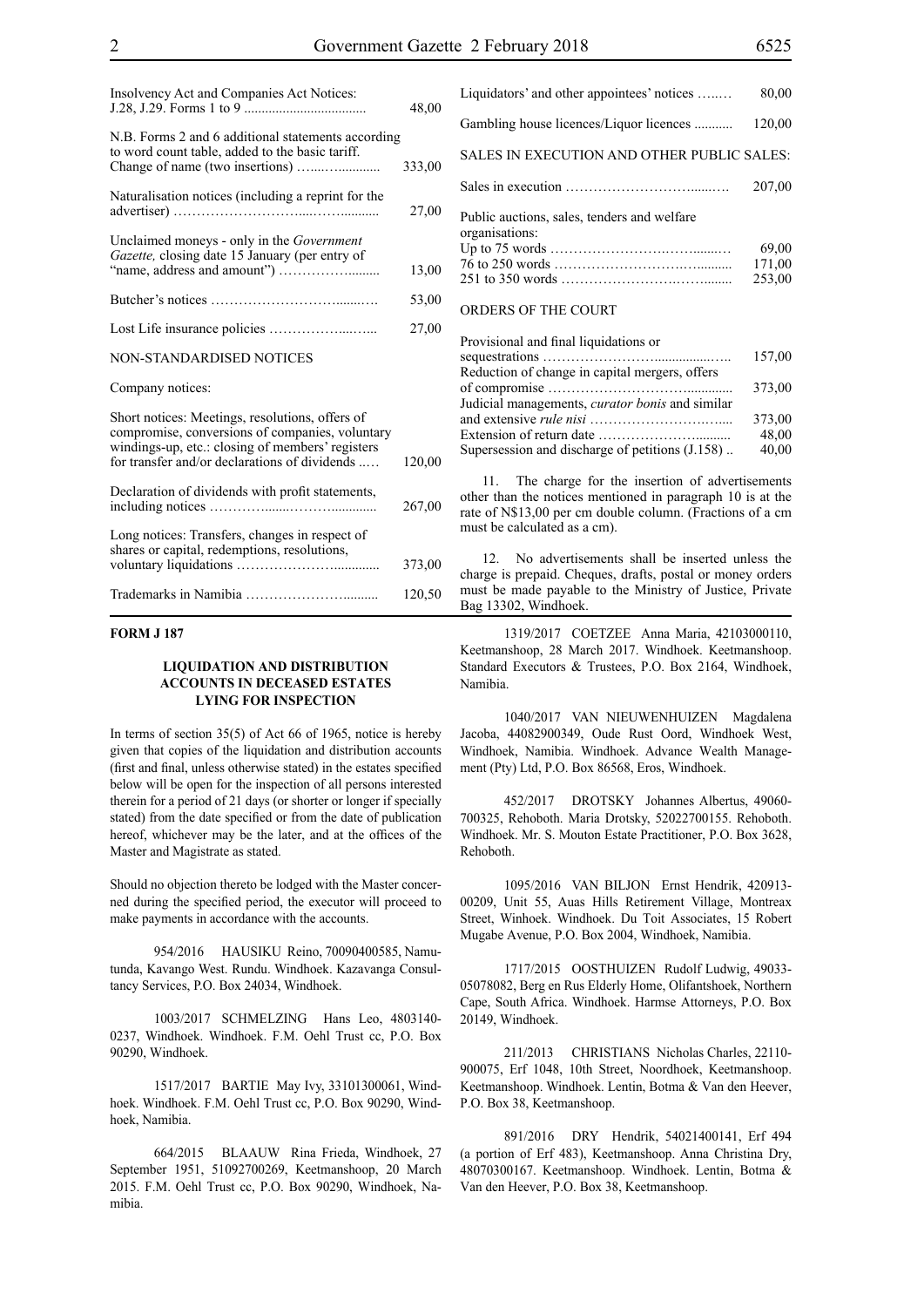674/2013 NDUME Abraham, 73050510021, Windhoek, Khomas Region. Windhoek. Windhoek. Sisa Namandje & Co. Inc., No. 11 Robert Mugabe Street, Windhoek.

1435/2017 ORTH Bernd, 45060110017, No. 1 Oryx Gove, Moses Tjitendero Street, Windhoek. Annegreth Orth (born Milke), 46090810045. Windhoek. Pointbreak Trust and Estates (Pty) Ltd, P.O. Box 156, Windhoek.

274/2017 JOOSTE Dhilde Michelle, 7501170- 000056, Erf 825, Kasikili Island, Rocky Crest, Windhoek. Harold Lessly Vernaud Jooste, 68080600260. FNB Trust Services Namibia (Pty) Ltd, P.O. Box 448, Windhoek, Namibia.

1703/2017 BEDDIES Horst Fritz, Windhoek, 20 May 1954, 54052000382, Kamanjab, 27 August 2017. F.M. Oehl Trust cc, P.O. Box 90290, Windhoek, Namibia.

 $\frac{1}{2}$ 

#### **FORM J 193**

#### **NOTICE TO CREDITORS IN DECEASED ESTATES**

All persons having claims against the estates mentioned below are hereby called upon to lodge their claims with the executors concerned, within 30 days (or otherwise as indicated) calculated from the date of publication hereof. The information is given in the following order: Estate number, surname and Christian names, date of birth, identity number, last address, date of death; surviving spouse's names, surname, date of birth and identity number; name and address of executor or authorised agent, period allowed for lodgement of claims if other than 30 days.

1369/2017 ANDREAS Kwafeinge Stuuh, 10 July 1958, 58071001155, Erf 9518, Mungunda Street, Katutura, Windhoek, Khomas Region, Namibia, 15 April 2004. Ueitele & Hans Legal Practitioners, No. 28 Beethoven & Wagner Street, Windhoek-West, Windhoek, Namibia.

1735/2017 HAMMAN Florence Catherine, Windhoek, 23 Ocober 1969, 69102310112, Huis Sonder Sorge, Huis 5, Okahandja, 5 February 2015. Van der Merwe-Greeff Andima Inc., 28 Church Street, P.O. Box 2356, Windhoek.

1689/2017 ROBERTSON Cyril, Windhoek, 10 June 1978, 7806101000450, Erf No. 859, Katutura, Extention 8, 29 April 2014. Koep & Partners, 33 Schanzen Road, P.O. Box 3516, Windhoek.

43/2018 IIKWA Johanna Mvula, Windhoek, 9 July 1957, 5707090000685, Erf 356, Ondangwa Street, Havana, Katutura, 31 January 2012. Namib Capital Investments cc, P.O. Box 80455, Olympia, Windhoek.

1318/2017 MULUMBA Linus Paulinus, Windhoek, 6 February 1936, 3602061100087, Erf 5758, Nicanor Street, Katutura, 3 July 2017. Namib Capital Investments cc, P.O. Box 80455, Olympia, Windhoek.

38/2018 BERGHMANN Klaus Lazarus Pelvin, Windhoek, 27 February 1972, 72022700538, P.O. Box 97852, Erf 8830, Ausspannplatz, 18 December 2017. Namib Capital Investments cc, P.O. Box 80455, Olympia, Windhoek.

1758/2017 ENGELBRECHT Katrina Gertruida, Windhoek, 10 December 1923, 2312100800067, 19 Shanghai Street, Khomasdal, Windhoek, 20 December 2005. Standard Executors & Trustees, P.O. Box 2164, Windhoek, Namibia.

267/2017 TOM Nancy Vallery, Windhoek, 26 December 1977, 77122600297, Erf 724, Outjo, 29 November 2016. Windhoek. Afflux Investments cc, P.O. Box 1130, Windhoek.

54/2018 RASSWEILER Egon, Windhoek, 6 February 1939, 39020600125, Windhoek, 22 October 2017. Maria Lydia Christina Rassweller, 12 May 1959, 59051200617. FNB Trust Services Namibia (Pty) Ltd, P.O. Box 448, Windhoek, Namibia.

1508/2017 VAN WYK Frederik Arrie, Windhoek, 23 November 1925, 23112500032, Rehoboth, 27 august 2012. Anna Jacoba van Wyk. Mr. S. Mouton Estate Practitioner, P.O. Box 3628, Rehoboth.

1636/2017 SHITAYI Tobias Ndjola, Windhoek, 10 February 1970, 70021000271, 23 Katrina Ihulu Avenue, Kuisebmond, Walvis Bay, 11 February 2017. Platinum Trust, P.O. Box 4630, Walvis Bay.

422/2017 ROUX Hendrina Wilhelmina, 19 March 1962, 6203190004089, 325 Landi Street, Garsfontein, Pretoria, South Africa, 9 September 2016. Josua Johan Andries Roux. Cronjé & Co., No. 1 Charles Cathral Street, Olympia, Windhoek.

1746/2017 ZIEKENOPPASSER Bob Simon, Windhoek, 10 February 1950, 50021000751, Welwitscha Senior Park 22, No. 56 Swakopmund, Namibia, 7 October 2017. Chris Brand Attorneys, 4 Chateau Street, Windhoek.

1999/2017 LIEBENBERG Allen Jacobus, Windhoek, 8 January 1961, 61010800450, Unit 21, Abenfuiden, Okahandja, 19 November 2017. Michèle Gregan, P.O. Box 998909, Windhoek Mail Centre.

1153/2017 VILJOEN Henning Petrus, Windhoek, 24 March 1925, 25032400041, Farm Brakpan No. 257, Keetmanshoop District, 27 April 2017. Lentin, Botma & Van den Heever, P.O. Box 38, Keetmanshoop, Namibia.

531/2017 SAMMUEL Jenesia, Windhoek, 7404- 2500447, Erf No. 3059, Mondesa, Swakopmund, 12 March 2008. Masiza Law Chambers, 246 Nangolo Mbumba Drive, Walvis Bay, Namibia.

1592/2017 SLABBERT Elizabeth Catharina Johanna, Windhoek, 4901060098089, 7 Robert Forbes Street, Walvis Bay, 16 August 2017. Masiza Law Chambers, 246 Nangolo Mbumba Drive, Walvis Bay, Namibia.

1901/2017 TIMBO Kalina, 3 May 1964, 640503- 00389, Khomas, 3 November 2016. Shilunga Estates Consultants, No. 25 Sekretar Street, Hochland Rand, P.O. Box 8081, Bachbrecht, Windhoek.

1762/2017 BUCHANE Ben Siambango, 10 September 1966, 66091001035, Zambezi, 6 September 2017. Chuma Susan Buchane, 73031510089. Shilunga Estates Consultants, No. 25 Sekretar Street, Hochland Rand, P.O. Box 8081, Bachbrecht, Windhoek.

847/2017 NGUMBA Bakhiit Musa, 24 December 1956, 56122410039, Erf 1056, Mondesa, Swakopmund,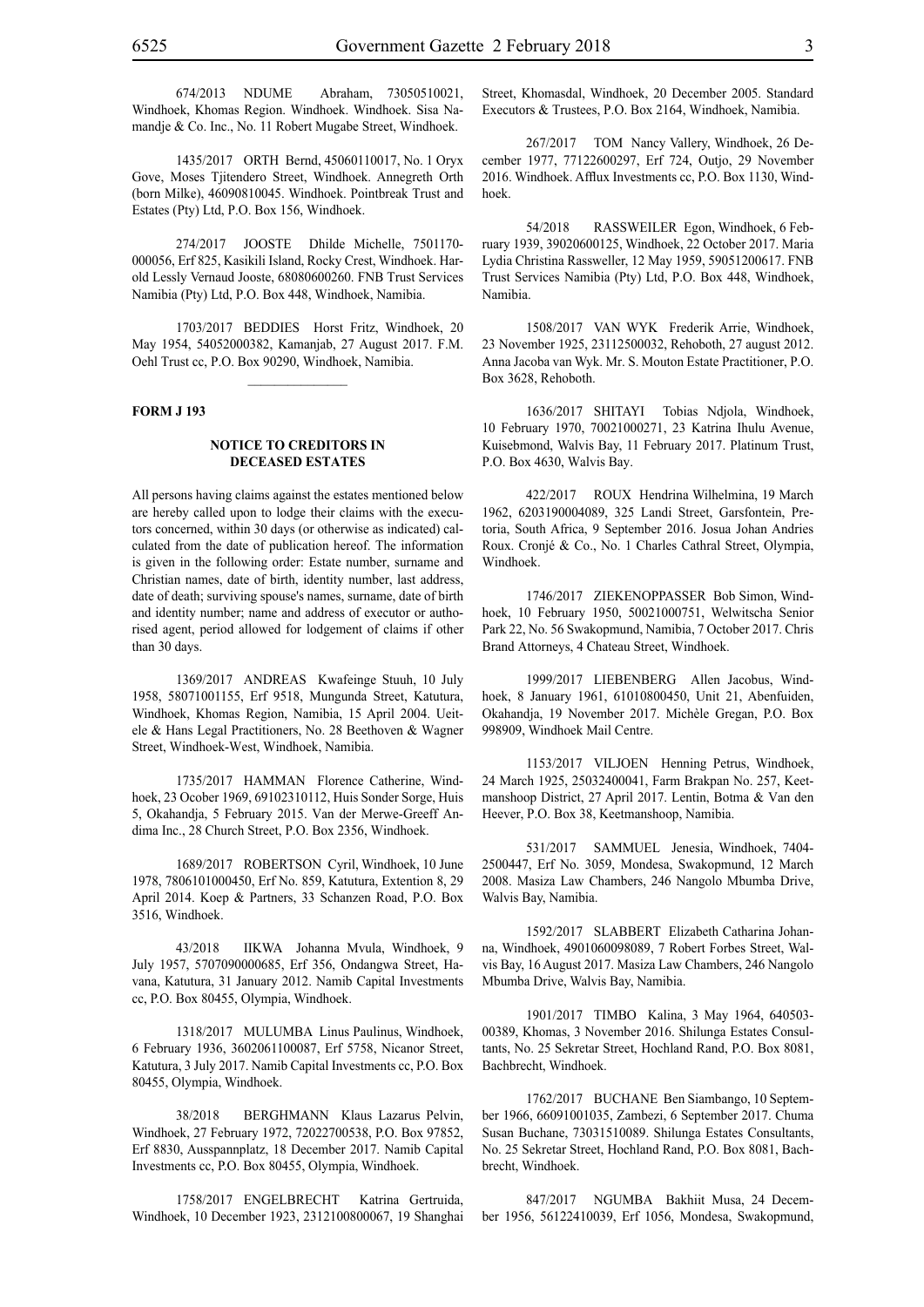16 September 2016. Metcalfe Attorneys Windhoek, Erastus Shapumba Towers, 3rd Floor, Guthenberg Street, Ausspannplatz, Windhoek.

1093/2017 BEUKES ANNA WILHELMINA, Windhoek, 2 April 1932, 3204020200022, Erf No. Rehoboth B 1038, 25 March 2017. V.T. van Wyk Attorneys, Plot A129, Hebron House, Rehoboth.

187/2017 BEUKES Daniel, Windhoek, 21 July 1927, 2707210200041, Erf No. Rehoboth B 1038, 3 November 2005. V.T. van Wyk Attorneys, Plot A129, Hebron House, Rehoboth.

1686/2017 MOUTON Christiaan Lawrence, 28 January 1934, 34012800108, Erf 1432, Otjiwarongo, 23 September 2017. Esperanze Mouton, 19 December 1936, 36121900156. Erasmus & Associates, 362 Sam Nujoma Drive, Klein Windhoek.

1975/2017 NIKANOR Ruusa, Windhoek, 16 March 1935, 35031600233, Iikango Village, Ondangwa, Namibia, 12 February 2006. Dr. Weder, Kauta & Hoveka Inc., 3rd Floor, WKH House, Jan Jonker Road, Ausspannplatz, P.O. Box 864, Windhoek, Namibia.

2003/2017 SALOMO Sandrag, Windhoek, 8 November 1963, 63110800837, Okatope village, Ohangwena, Namibia, 31 December 2014. Dr. Weder, Kauta & Hoveka Inc., 3rd Floor, WKH House, Jan Jonker Road, Ausspannplatz, P.O. Box 864, Windhoek, Namibia.

1904/2017 DE BRUIN Jessica, Windhoek, 9 February 1983, 83020910382, Erf No. 381, Rehoboth, Block F, 24 November 2017. Eddie de Bruin, 24 August 1984, 84082410074. Dr. Weder, Kauta & Hoveka Inc., 3rd Floor, WKH House, Jan Jonker Road, Ausspannplatz, P.O. Box 864, Windhoek, Namibia.

 $\frac{1}{2}$ 

#### **FORM 2**

#### **MEETING OF CREDITORS IN SEQUESTRATED ESTATES OR COMPANIES BEING WOUND UP**

Pursuant to sections *forty-one* and *forty-two* of the Insolvency Act, 1936, notice is hereby given that a meeting of creditors will be held in the sequestrated estates or companies being wound up mentioned below, on the dates, at the times and places and for the purpose thereof.

Meetings in a town in which there is a Magistrate's office, will be held before the Master, elsewhere they will be held before the Magistrate.

The particulars given in the following order: The number of estate/company; the name and description of the estate/company; the date, hour and place of meeting and the purpose of the meeting.

W14/17 **Bubbles Retail Enterprises cc** (In Liquidation). 14 February 2018, Frans Indong Gardens, 4th floor before the Master of the High Court.Proof of claims; Submission of the Liquidator's report; Adoption of resolution and interrogation, if necessary. A.P. van Straten, 14 Perkin Street, P.O. Box 32098, Windhoek.

In the matter between:

**FIRST NATIONAL BANK OF NAMIBIA LTD** Plaintiff

and

#### **JAN HENDRIK HEATH** Defendant

**NOTICE OF SALE IN EXECUTION OF IMMOVABLE PROPERTY**

Pursuant to a Judgment of the above Honourable Court granted on **11 MAY 2017**, the following immovable property will be sold without reserve and voetstoots by the Deputy Sheriff of the District of **OTJIWARONGO** on **21 FEBRUARY 2018** at **09h00** at ERF NO. 260, OTJIWARONGO.

| <b>CERTAIN:</b>       | Erf No. 260, Otiiwarongo                                                                                                                                                                                                                                                                                                                                                         |
|-----------------------|----------------------------------------------------------------------------------------------------------------------------------------------------------------------------------------------------------------------------------------------------------------------------------------------------------------------------------------------------------------------------------|
| SITUATE:              | In the Municipality of Otjiwarongo<br>Registration Division "D"                                                                                                                                                                                                                                                                                                                  |
| <b>MEASURING:</b>     | 3649 (three six four nine) square metres                                                                                                                                                                                                                                                                                                                                         |
| <b>CONSISTING OF:</b> | Main Dwelling: 1 x lounge, 1x dining<br>room, 1 x family room, 1 x kitchen, 1<br>x pantry (storeroom), 5 x bedrooms, 2<br>x full bathrooms plus 3 x attached bed-<br>rooms<br>Dwelling $2$ : (detached flat): 1 x bed-<br>room, 1 x open plan lounge and kitchen,<br>1 x storeroom and full bathroom com-<br>prised with 1 x shower, toilet and basin<br>Outbuilding: 1 x garage |

The "Conditions of Sale-in-Execution" will lie for inspection at the office of the Deputy Sheriff at OTJIWARONGO and at the Head Office of Plaintiff at Windhoek and Plaintiffs Attorneys, Fisher, Quarmby & Pfeifer, at the undermentioned address.

Dated at WINDHOEK this 17th day of JANUARY 2018.

FISHER, QUARMBY & PFEIFER LEGAL PRACTITIONER FOR Plaintiff c/o Robert Mugabe & Thorer Streets entrance on Burg Street P O Box 37 **WINDHOEK** 

#### **IN THE HIGH COURT OF NAMIBIA CASE No. HC-MD-CIV-ACT-CON-2017/02044**

 $\frac{1}{2}$ 

In the matter between:

**FIRST NATIONAL BANK OF NAMIBIA LTD** Plaintiff

and

**NICKSON MURWIRA (also t/a HIGH - VELD PHARMACY)** Defendant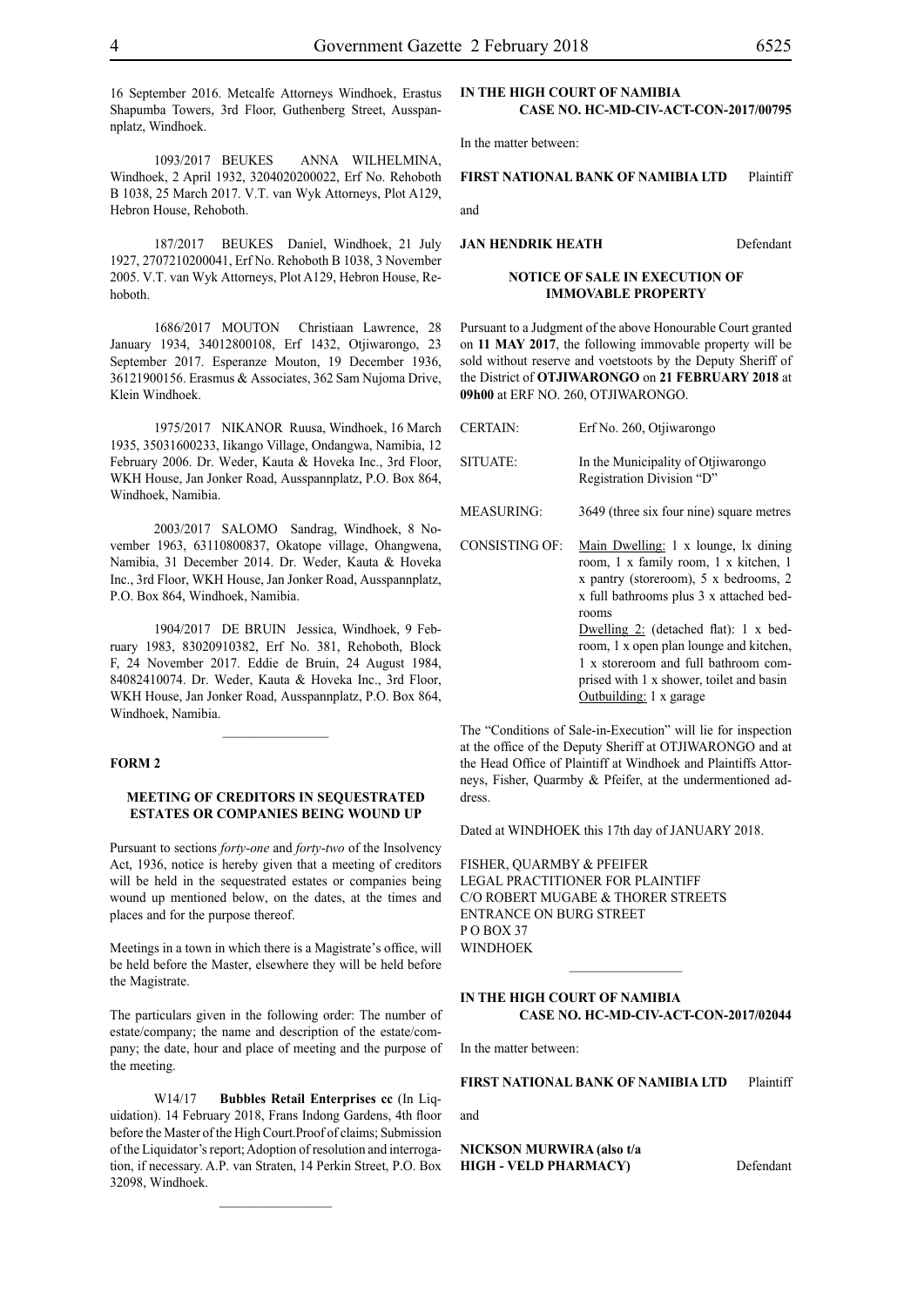#### **NOTICE OF SALE IN EXECUTION OF IMMOVABLE PROPERTY**

Pursuant to a Judgment of the above Honourable Court granted on **19 JULY 2017,** the following immovable property will be sold without reserve and voetstoots by the Deputy Sheriff of the District of **Windhoek** on **20 FEBRUARY 2018** at **12h00** at ERF NO. 8605 (A PORTION OF ERF 7092) KATUTURA EXTENSION NO. 9 Windhoek.

| <b>CERTAIN:</b> | Erf No. $8605$ (A Portion of Erf 7092)<br>Katutura, Extension No. 9  |
|-----------------|----------------------------------------------------------------------|
| SITUATE:        | In the Municipality of Windhoek<br>Registration Division "K"         |
| MEASURING:      | 412 (four one two) square metres                                     |
|                 | CONSISTING OF: $1 \times$ Doctor's consulting room, $1 \times$ Wait- |

ing area and reception 1 x Store Room, 1 x Pharmacy, 1 x Office, 1 x Kitchen, 1 x Shower/Toilet lx Toilet

The "Conditions of Sale-in-Execution" will lie for inspection at the office of the Deputy Sheriff at Windhoek and at the Head Office of Plaintiff at Windhoek and Plaintiffs Attorneys, Fisher, Quarmby & Pfeifer, at the undermentioned address.

Dated at WINDHOEK this 17TH day of JANUARY 2018.

FISHER, QUARMBY & PFEIFER LEGAL PRACTITIONER FOR Plaintiff c/o Robert Mugabe & Thorer Streets entrance on Burg Street PO BOX 37 **WINDHOEK** 

#### **IMAPLILA ISLAND LODGE (PTY) LTD**

 $\frac{1}{2}$ 

Pursuant to section 361(2) of the Companies Act,2004, notice is hereby given that the above company has been wound up by the members in terms of a special resolution taken by the members of the company on 30th May 2017 and which was registered on the 10th November 2017.

Koep and Partners P.O. Box 3516 **WINDHOEK NAMIBIA** 

#### **NOTICE OF SALE OF BUSINESS**

 $\frac{1}{2}$ 

Notice is hereby given in terms of Section 34(1) of the Insolvency Act No. 24 of 1936 as amended, that **Namchem Pest Control and Hygiene Services CC** (Registration Number: CC/2006/0713), having its principal place of business at 128 Sixth Street, Walvis Bay, Namibia, will, subject to the fulfilment of certain conditions, sell to, and after the expiry of a period of not less than 30 (thirty) days from the last publication of this notice, transfer to **Kwikform Forming and Scaffolding (Proprietary) Limited** (Registration Number: 2013/0745), the business conducted by it as a pest control and hygiene services business at the above premises.

CRONJE & CO. P.O. Box 81588, Olympia, Windhoek, Namibia 1 Charles Cathral Street, Olympia, Windhoek Tel: +264 (0)61 247 435/7 Fax: +264 (0)61 247 436 Website: www.cronjelaw.com

 $\frac{1}{2}$ 

#### **NOTICE OF ALIENATION OF BUSINESS IN TERMS OF SECTION 34(1) OF THE INSOLVENCY ACT NO. 24 OF 1936 - STAHL CONSTRUCTION (PROPRIETARY) LIMITED**

Notice is hereby given in terms of section 34(1) of the Insolvency Act No 24 of 1936, as amended, to interested parties and creditors of **STAHL CONSTRUCTION (PROPRIETARY) LIMITED** (Company Registration number: 2012/0434) (the **"Company"**), of the intention of the Company to alienate its business of steel based fabrication and production under the name and style **Stahl Construction** and conducted from Erf 225 and 481, North Street, Okahandja, as a going concern as well, as the goodwill attached to the said business, subject to the fulfilment of certain conditions precedent, and that such sale and transfer will take place on a date not less than 30 (thirty) days and not more than 60 (sixty) days after the date of last publication of this notice.

STAHL CONSTRUCTION (PROPRIETARY) LIMITED Erf 225 & 481, North Street, Okahandja, Namibia Tel: +264 61 235 540; Fax: +264 61 232 375 Attention: All stakeholders of Stahl Construction (Proprietary) Limited

 $\frac{1}{2}$ 

#### **NOTICE OF ALIENATION OF BUSINESS IN TERMS OF SECTION 34(1) OF THE INSOLVENCY ACT NO. 24 OF 1936 - ROLLING STOCK REPAIRS CLOSE CORPORATION**

Notice is hereby given in terms of section 34(1) of the Insolvency Act No 24 of 1936, as amended, to interested parties and creditors of **ROLLING STOCK REPAIRS CLOSE CORPORATION** (Corporation Registration number: CC/2001/0309) (the **"Close Corporation"**), of the intention of the Close Corporation to alienate its business of maintenance and repairs of rolling stock under the name and style **Rolling Stock Repairs** and conducted from Erf 249, Grootfontein, as a going concern as well, as the goodwill attached to the said business, subject to the fulfilment of certain conditions precedent, and that such sale and transfer will take place on a date not less than 30 (thirty) days and not more than 60 (sixty) days after the date of last publication of this notice.

#### ROLLING STOCK REPAIRS CLOSE CORPORATION

Erf 249, Grootfontein, Namibia Tel: +264 67 242 699; Fax: +264 67 242 777

Attention: All stakeholders of Rolling Stock Repairs Close Corporation

#### **NOTICE OF LOST LAND TITLE NO. Ext 2 - 483**

Notice is hereby given that I, **Z.C.I. du Plessis** intend to apply for a certified copy of:

CERTAIN: Erf No. 483, Extention 2

MEASURING: 472 square meters